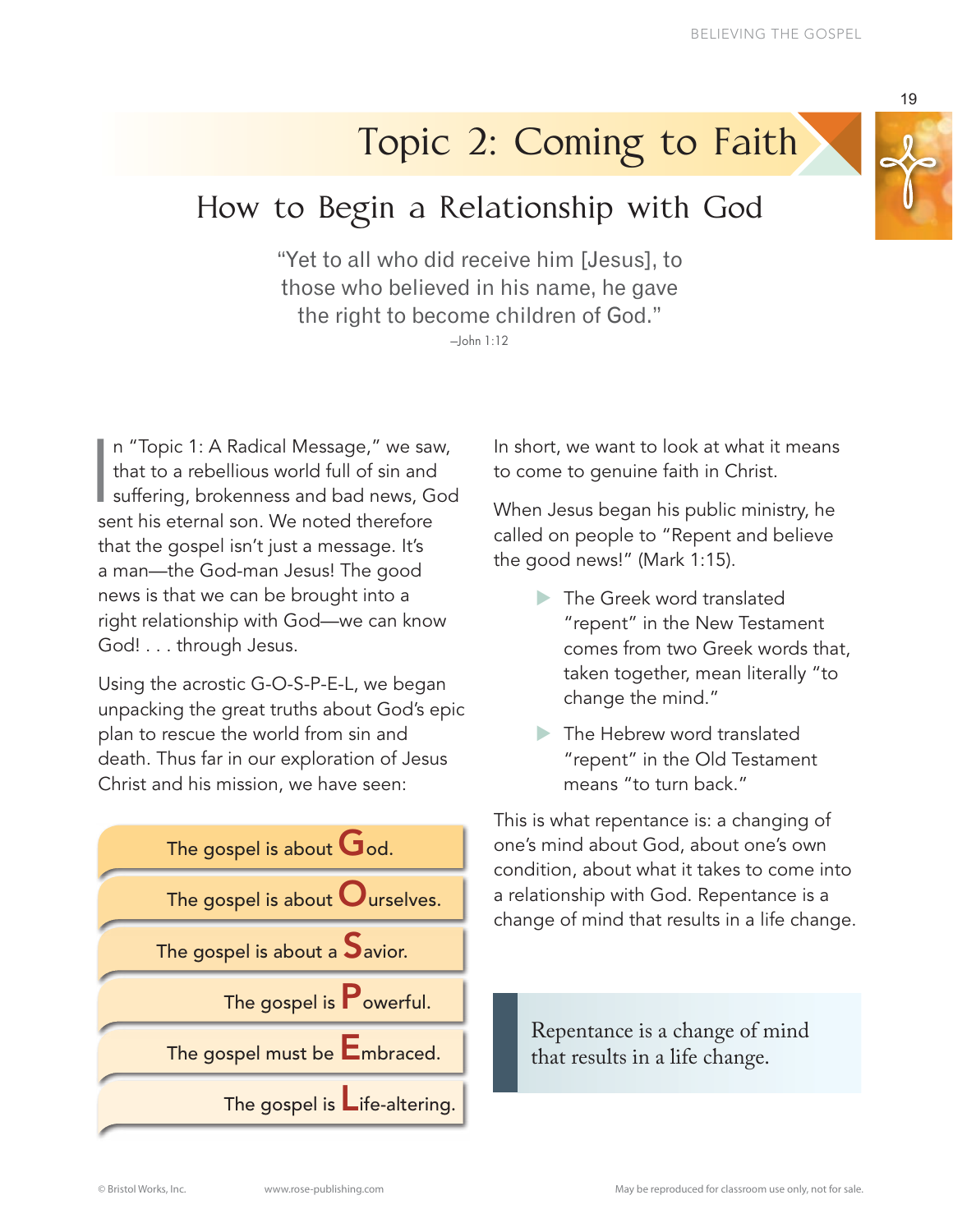

A repentant person realizes: "My sin is real. I am separated from a good and holy God. I deserve his judgment. I am in trouble. However, Jesus claims to be the way—the only way—to the Father. I can see that he is my only hope. I cannot save myself, but Jesus can save me. And he wants to."

It's been said that repentance has less to do with emotion and more to do with insight. Repentance is waking up to the truth of who God is, who we are, and what Jesus has done for us—and responding accordingly. Repentance means re-thinking our lives. God promises he will renew our minds so that we seek what is good and righteous—more and more each day.



# Bible Study

### The gospel must be Embraced.

1. Read John 1:12, our memory verse for this topic. What does it mean to receive Jesus? What does it mean to believe on his name?

2. James 2:19 challenges people who merely believe there is a God: "You believe that there is one God. Good! Even the demons believe that—and shudder." Why isn't it enough to merely acknowledge that there is a God? What does it look like when someone embraces the gospel and believes as is described in John 1:12?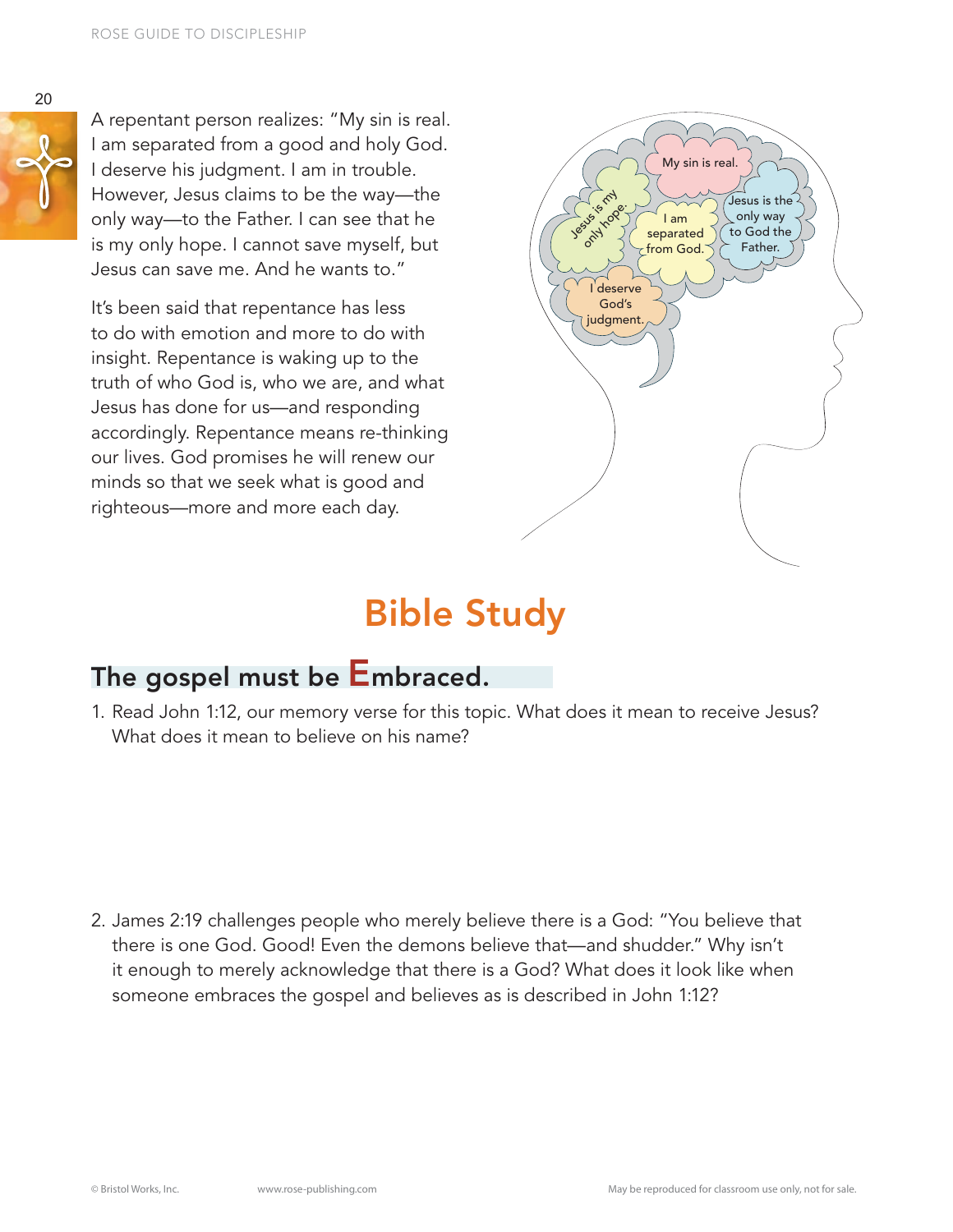Some beliefs have no effect on our lives. Believing it is important to get a flu shot is not the same as actually letting a nurse jab you in the arm with a syringe full of flu vaccine. Believing in God the way he wants us to is more than nodding at a list of theological facts.

In the physical realm we exercise trust when we rest our full weight on a chair. We depend on, rely on, that chair to support us completely. In the spiritual realm, we exercise trust when we place our full confidence and hope in Christ. We rest fully on what he's done for us. We stop trusting in anyone or anything else to make us right with God. We trust in Jesus alone.

A massive wildfire, whipped along by strong winds, was consuming everything in its path. One family, seeing the impossibility of outrunning the inferno, left their home. In a nearby meadow, they lit a backfire that quickly consumed several acres of dry grass. With time running out, they then lay down in the midst of the freshly burned area and covered themselves with earth.

Almost immediately, the towering blaze reached the edge of the smoldering meadow, and swept around it, continuing its destructive path. The family was saved because they understood that the only safe place would be a place where the fire had already burned.

The gospel tells us the fire of God's wrath (because of human sin) has already touched down at one particular point in history. When it did, it completely consumed an innocent man hanging on a cross. It did not burn a large area, but it finalized God's work of judgment.

The good news is that we can be forgiven when we trust in the one who bore God's judgment for sin on the cross. Jesus is our "burned-out area." He is the one and only safe hiding place for sinners.



One word for this kind of trust-filled belief is "faith." Read the story in the sidebar for an example of what this kind of faith is like.

The most obvious way to express faith in God is through prayer, through simply talking to God. That can be done silently or out loud. You can do it privately or with a more mature Christian. If you sense God drawing your heart to Jesus, respond! Tell God what is taking place in your soul.

Understand there is no magical "salvation prayer." The words you speak to God aren't nearly as important as the heart behind them. Admit to God your sin and need for forgiveness. Tell God that you are placing your faith in Jesus, that you are trusting in all that he has done for you. Then thank God for the great promise of the gospel. Thank him for giving you new life through Christ.

21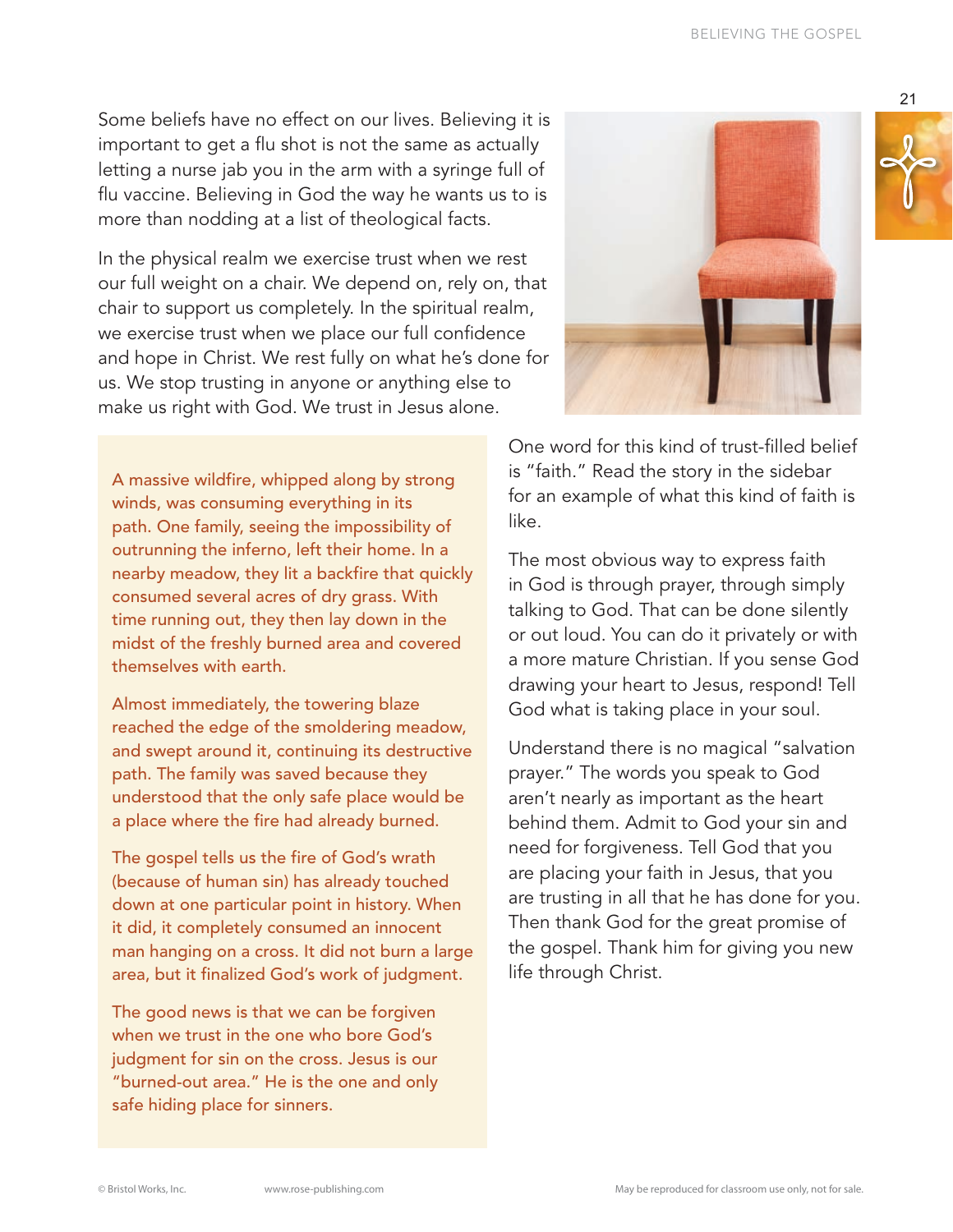

3. If you have put your trust in Christ, what were the circumstances? If you haven't, what holds you back?

## For those who *do* believe in Christ . . .

#### The gospel is Life-altering.

- 4. Read 1 Peter 2:9–12 and 3:15. According to these passages, how should a follower of Jesus live in a world full of bad news?
- 5. How has your faith in Christ altered your life?
- 6. This topic is titled "Coming to Faith." Consider the following verses that speak of faith:
	- $\blacktriangleright$  "The apostles said to the Lord, 'Increase our faith!'" (Luke 17:5).
	- $\blacktriangleright$  "Let your roots grow down into him, and let your lives be built on him. Then your faith will grow strong in the truth you were taught, and you will overflow with thankfulness (Colossians 2:7, NLT).
	- $\blacktriangleright$  "We hope that your faith will grow so that the boundaries of our work among you will be extended (2 Corinthians 10:15, NLT).

From what you've read about faith in these verses, what can you say about how faith works in a believer's life?

Faith in Christ isn't the finish line of the spiritual life; it's only the beginning. We "repent and believe the good news" (Mark 1:15). Then as disciples, we heed Jesus' call to "Follow me"

\_\_\_\_\_\_\_\_\_\_\_\_\_\_\_\_\_\_\_\_\_\_\_\_\_\_\_\_\_\_\_\_\_\_\_\_\_\_\_\_\_\_\_\_\_\_\_\_\_\_\_\_\_\_\_\_\_\_\_\_\_\_\_\_\_\_\_\_\_\_\_\_\_\_\_\_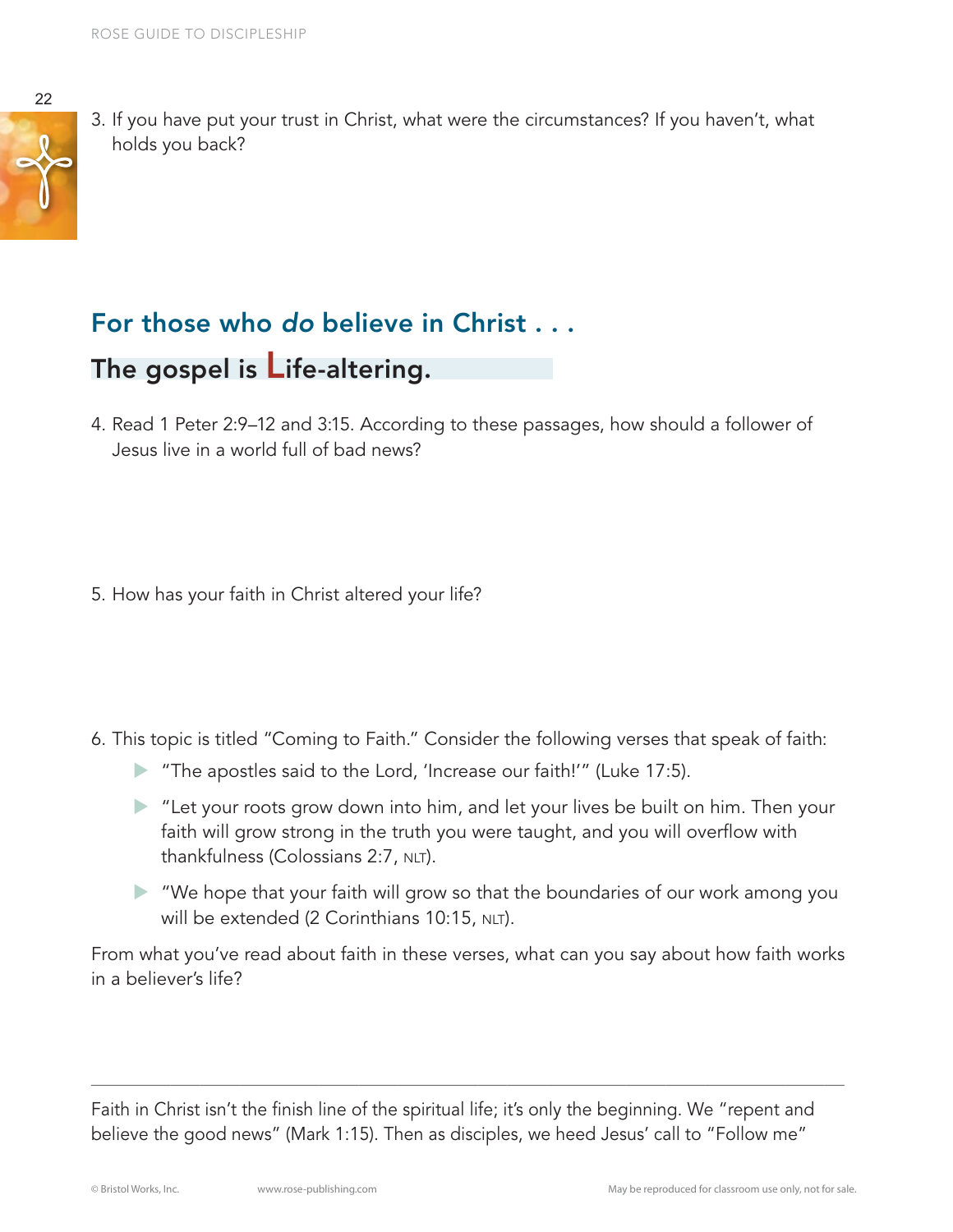(Mark 1:17). This requires ongoing trust. In a sense we keep coming to faith, or at least coming back to faith, every day, for the rest of our lives.

The gospel is glorious and beautiful and mind-boggling. It is mysterious and miraculous. How difficult it is to wrap our hearts and minds around God's grace. But we can experience it by faith.

### The Difference Genuine Faith Makes

| When we trust in Jesus we go $\ldots$                              |                                                                |
|--------------------------------------------------------------------|----------------------------------------------------------------|
| <b>From being lost</b>                                             | <b>To being found</b>                                          |
| Isaiah 53:6; Mark 6:34                                             | Matthew 18:12; Luke 15                                         |
| <b>From being spiritually blind</b>                                | To having spiritual vision                                     |
| John 9:39-41; 2 Corinthians 4:4                                    | Luke 4:18-19; 24:31; John 9:39                                 |
| <b>From being dirty or impure</b>                                  | To being clean and pure                                        |
| Romans 6:19; 1 Thessalonians 4:7                                   | Hebrews 9:14; 1 John 1:9                                       |
| From being foolish and ignorant of God                             | <b>To knowing God in wisdom</b>                                |
| Acts 3:17; 17:23; Ephesians 4:18; 1 Timothy 1:13                   | Luke 1:77; 1 Corinthians 2:12; Ephesians 1:8, 17;<br>James 1:5 |
| <b>From being at war with God (his enemy)</b>                      | To being at peace with God (his friend)                        |
| Romans 5:10; Colossians 1:21                                       | John 15:14-15; Romans 5:1                                      |
| <b>From being children of wrath</b>                                | To being beloved children of God                               |
| Ephesians 2:3                                                      | John 1:12; Romans 8:15; Galatians 4:6; 1 John 3:2              |
| From being under God's condemnation and wrath                      | To being justified and pardoned by God                         |
| Romans 1:18; 2:5; 5:18                                             | Romans 5:18                                                    |
| <b>From being spiritually dead</b>                                 | To being spiritually reborn and made alive                     |
| Romans 5:12; Ephesians 2:1, 5                                      | John 3; 5:24-26; Ephesians 2:5                                 |
| <b>From being in darkness</b>                                      | To being in light                                              |
| Matthew 4:16 John 3:19; Acts 26:18; Romans 13:12;<br>Ephesians 5:8 | John 8:12; Ephesians 5:8; Colossians 1:13                      |
| <b>From owing God a debt</b>                                       | To being ransomed and redeemed                                 |
| Colossians 2:14; 1 Peter 1:19                                      | Matthew 20:28; 1 Corinthians 6:20; 7:23;<br>Hebrews 9:15       |
| From being enslaved to sin/in bondage                              | <b>To being free</b>                                           |
| John 8:34; Romans 6:6, 16-18, 20, 22                               | John 8:36; Romans 6:18, 22; Galatians 5:1, 13                  |
| From being an alien to God's kingdom                               | To being a citizen of heaven                                   |
|                                                                    |                                                                |